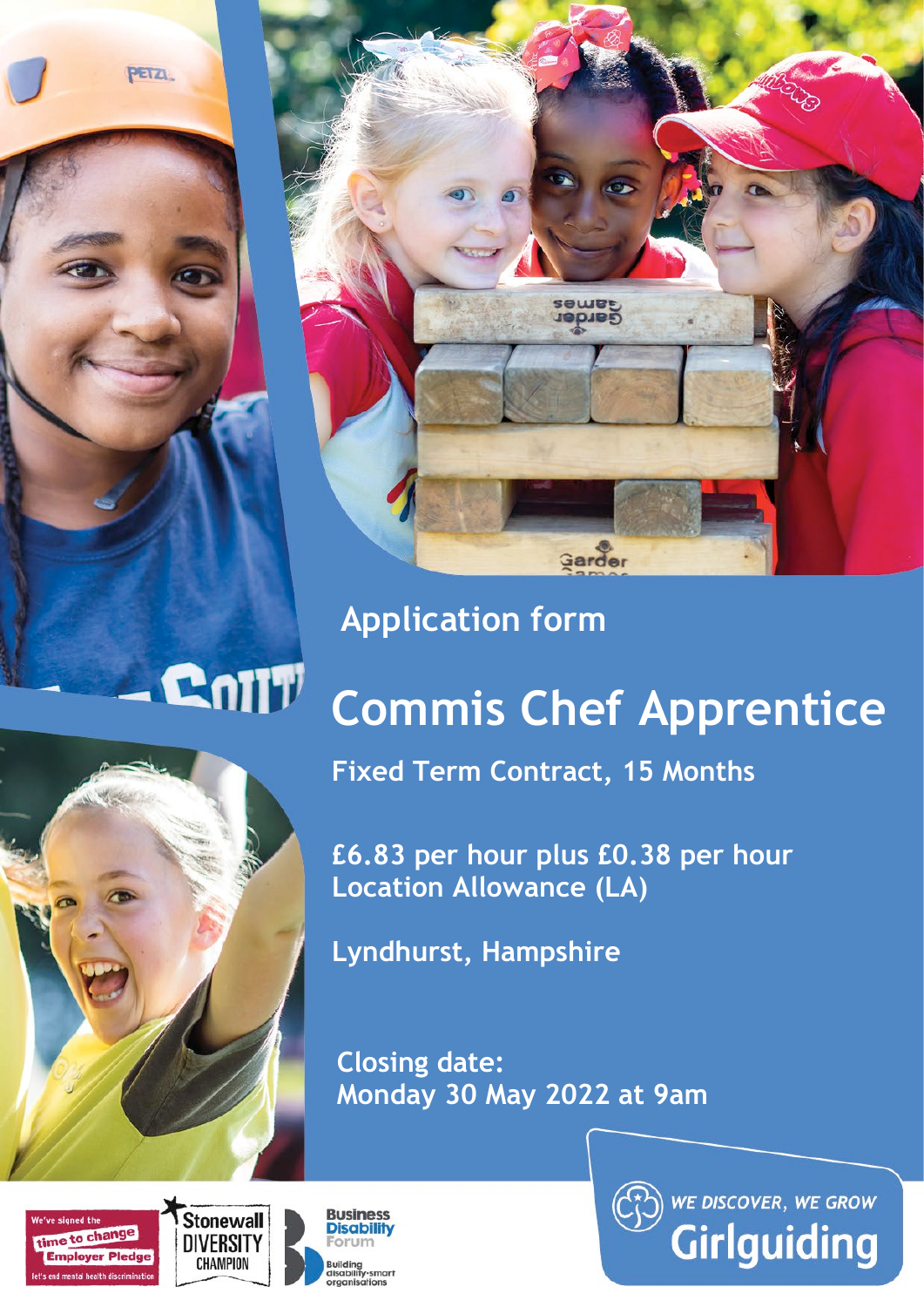# **Welcome**

## **Thank you for your interest in joining our team.**

This is a really exciting time to join Girlguiding. We have much to be proud of in our one hundred years of history, but we know that to remain vibrant and relevant to young people we must continually evolve.

We have begun a process of significant change: transforming the organisation so it can meet the challenges of the future by putting young people at the heart of our organisation. We are on a mission to amplify the voices of girls and young women, so they can champion change in their own lives and the wider world; to build strong partnerships that can increase our reach and impact; and to increase the support we offer our amazing adult volunteers who deliver incredible experiences to young people across the UK every week.

The Girlguiding strategy is clear. We will deliver an unrivalled girl-led experience, provide rewarding and flexible volunteering opportunities and be an inclusive & impactful organisation. At the core of our strategy is that we work together as one team regardless of the role we have or where we are. We are looking for skilled, passionate people to help us enable even more girls and young women to fulfil their potential.

Girlguiding values the differences that a diverse workforce brings and is committed to inclusivity, and to employing and supporting a diverse workforce. Girlguiding is proud to be part of the Stonewall Diversity Champions programme, a member of the Business Disability Forum, and a member of Time to Change. While Girlguiding's young members may be women only, our staff team is mixed gender. We welcome applicants from all backgrounds.

I am proud and humbled to be chief executive of this great charity with our mission of supporting girls and young women to thrive and make a difference in our communities and across the world. I hope you feel inspired to apply to join us.

Warmest wishes,

Ayela Salt

Angela Salt OBE Chief Executive

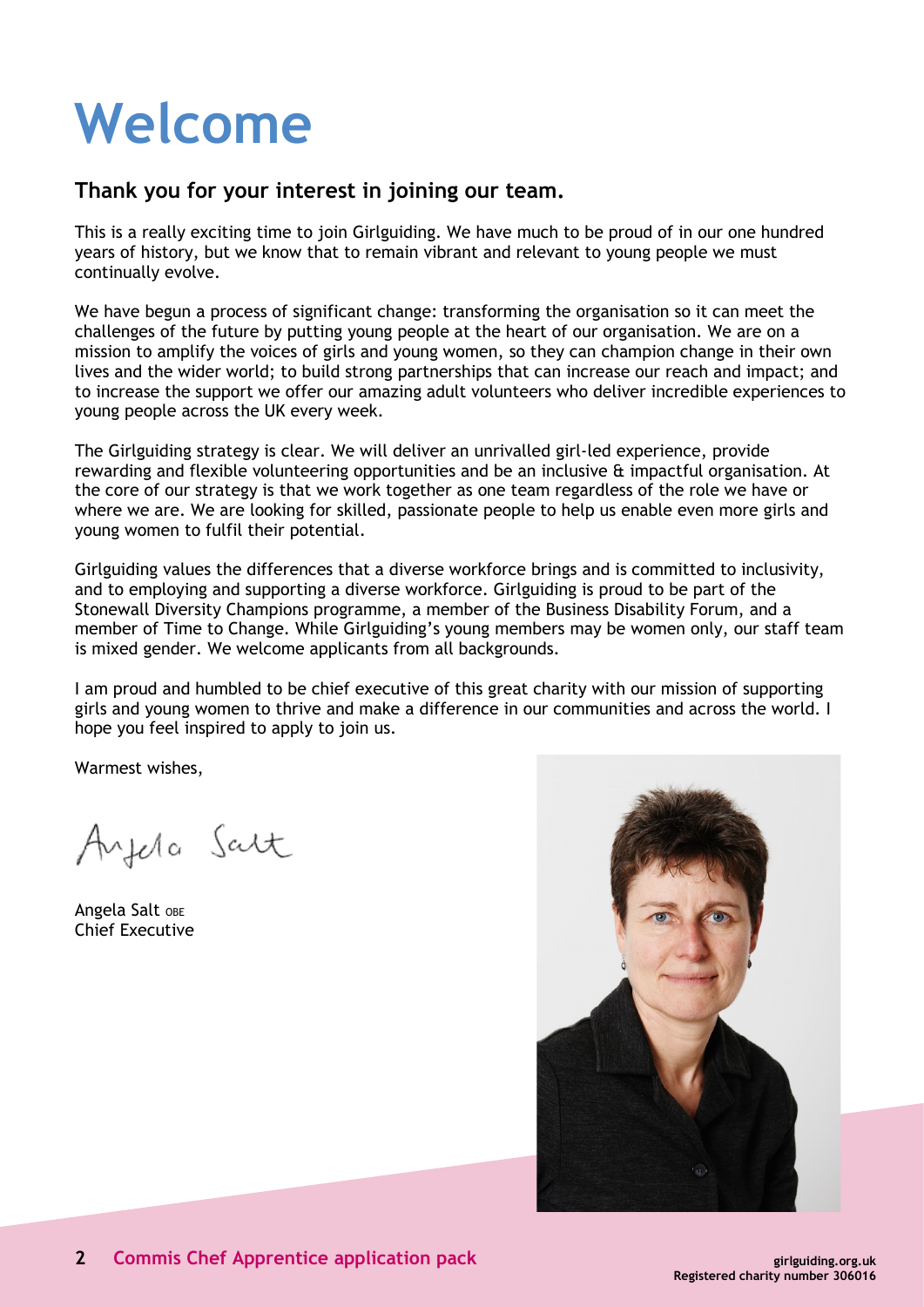## **About Girlguiding**

## **Girlguiding is the leading charity for girls and young women in the UK.**

Thanks to the dedication and support of our amazing volunteers, we are active in every part of the UK, giving girls and young women a space where they can be themselves, have fun, build brilliant friendships, gain valuable life skills and make a positive difference to their lives and their communities. We build girls' confidence and raise their aspirations. We give them the chance to discover their full potential and encourage them to be a powerful force for good.



## **Rainbows - We have fun**

Rainbows are girls aged five to seven (four to seven in Northern Ireland) and follow a programme called the Rainbow Jigsaw, through which they can take part in lots of different activities with girls their own age.

See more of [what Rainbows do.](http://www.girlguiding.org.uk/about_us/what_do_girls_in_guiding_do/rainbows.aspx)

## **Brownies - We do cool stuff**

Brownies are girls aged seven to ten who become a member of a Six and follow a programme called the Brownie Adventure. Brownies opens up a world of exciting challenges and the opportunity to try new things and to make brilliant friends

[Learn more about Brownies](http://www.girlguiding.org.uk/about_us/what_do_girls_in_guiding_do/brownies.aspx).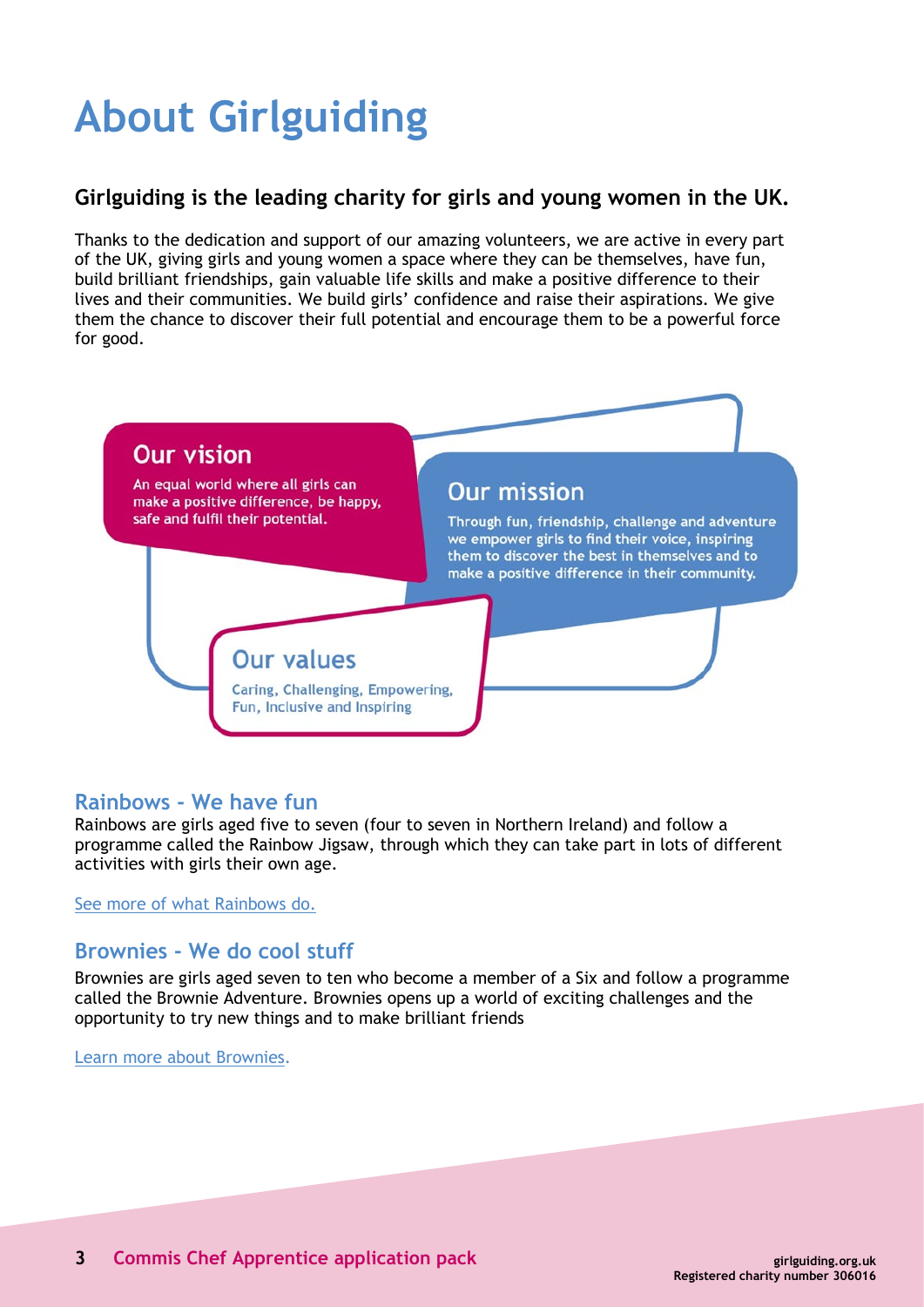## **Guides - We make things happen**

Guides are girls aged 10 to 14 who are given the chance to explore their individual skills and abilities and try out new challenges as part of a team. Girls can get involved in anything from adventure sports to performing arts, travel and taking part in community action projects.

[Discover more about Guides.](http://www.girlguiding.org.uk/about_us/what_do_girls_in_guiding_do/guides.aspx)

#### **Rangers**

Rangers are girls aged 14 to 18 who follow a programme of interest badges, skills builders and awards. Girls can take part in amazing challenges, travel the world and develop skills across our six themes.

[Explore more about Rangers.](https://www.girlguiding.org.uk/what-we-do/rangers/all-about-rangers/)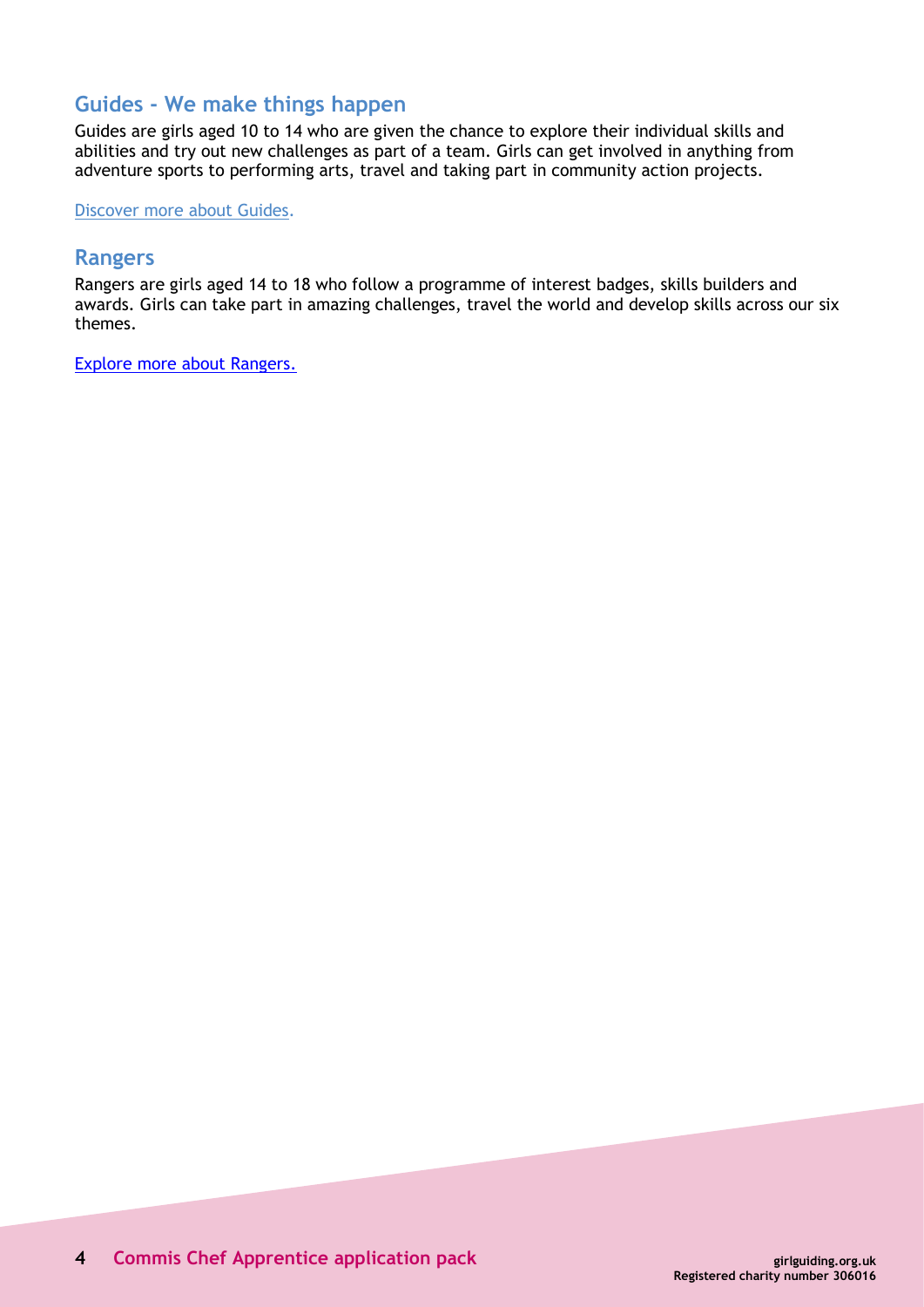## **Girlguiding's Strategy**

## **Girlguiding exists to help girls and young women find their voice and build skills and confidence - inspiring them to discover the best in themselves and empower them to make a positive difference in their community.**

Between school, social media, friendships and relationships – there's a lot going on for girls today. Not to mention the future, the planet, education and what jobs might be around in few years' time.

#### **That's why Girlguiding is more important than ever.**

In 2018 and 2019, Girlguiding asked 50,000 members of our community - girls, volunteers, staff, parents and partners - to tell us what they wanted for our future. From this, we've made Girlguiding's Strategy.

It's created from a real picture of the challenges Girlguiding's facing, as well as its potential.

## **Shared goals for Girlguiding**

#### **Let's create exceptional experiences for girls and young women**

We want to offer experiences so fun, accessible and empowering that they inspire more girls, young women and volunteers to join than ever before. So, we're going to keep putting girls at the centre of everything we do. Every decision we make, big or small, should be led by our girls and young women.

#### **Let's develop a rewarding and flexible volunteer experience**

We want volunteering to be flexible so it's easier for people to give their time. So, we're going to create opportunities that fit around people's lives. This will give more people the opportunity to share their talents and deliver great guiding to reach more girls and young women.

#### **Let's be more inclusive and make a bigger impact**

We want Girlguiding to have an even bigger impact and influence on local communities and across the UK. So we're going to find fresh and exciting ways to welcome new girls and volunteers to make sure our community develops to reflect the world around us. We're going to make more people better aware of Girlguiding by proudly telling the world about our amazing achievements and hero girls' voices.

#### **And let's get the basics right**

The best way to do brilliant things, is by getting the basics right. We're going to build solid foundations, including: Strong structures and processes, empowering girls to lead the way, new ways of working.

[Find out more here](https://www.girlguiding.org.uk/about-us/girlguidings-strategy/)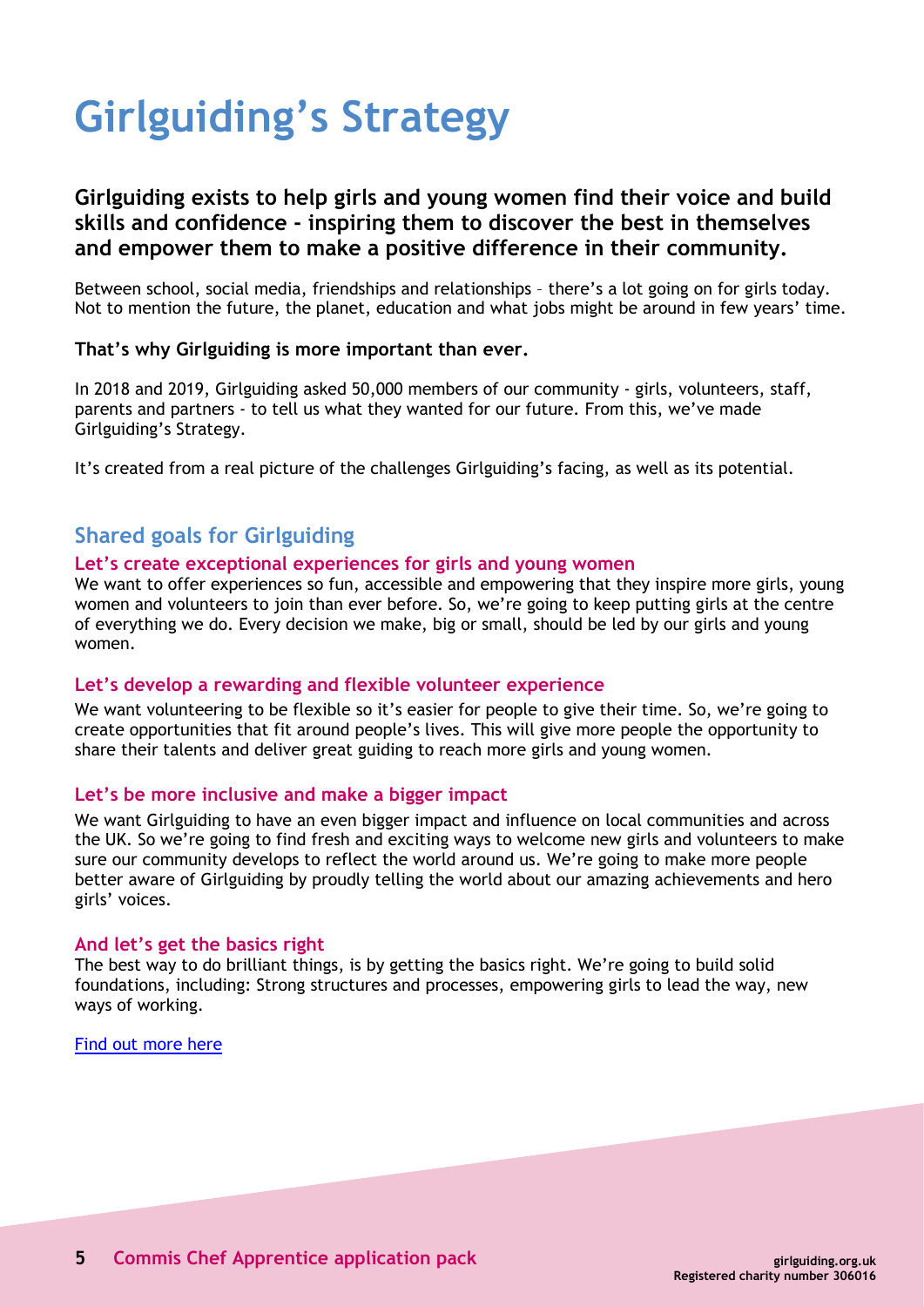## **Girlguiding's structure**

## **Girlguiding breaks down into gradually smaller groups that deliver good guiding for their area. All guiding units and areas are charities in their own right.**

Nationally, we're overseen by our board of trustees. Our chief executive heads Girlguiding's national staff team and is responsible for ensuring that the work they do follows the direction agreed by the trustees. The team is spread across several sites.

- **Girlguiding Headquarters in London.**
- Our activity centres in Hampshire, Sussex, Lancashire, Derbyshire and London.
- **Trading Service in Altrincham, Cheshire.**

#### **Governance**

Girlguiding UK is a member led organisation, established as a charity by Royal Charter in 1922. We are led by our board of trustees, which includes our chief guide and our membership is represented by our Council members.

For more information on our trustees, council and Chief Guide team see:

[How we are run](https://www.girlguiding.org.uk/about-us/our-organisation/how-girlguiding-is-run/)

For more information on our accounts see:

2019 annual report and financial [statements](https://www.girlguiding.org.uk/globalassets/docs-and-resources/quality-and-compliance/annual-report-2019.pdf)

Our profile on the Charity [Commission](http://www.charitycommission.gov.uk/search-for-a-charity/?txt=306016) website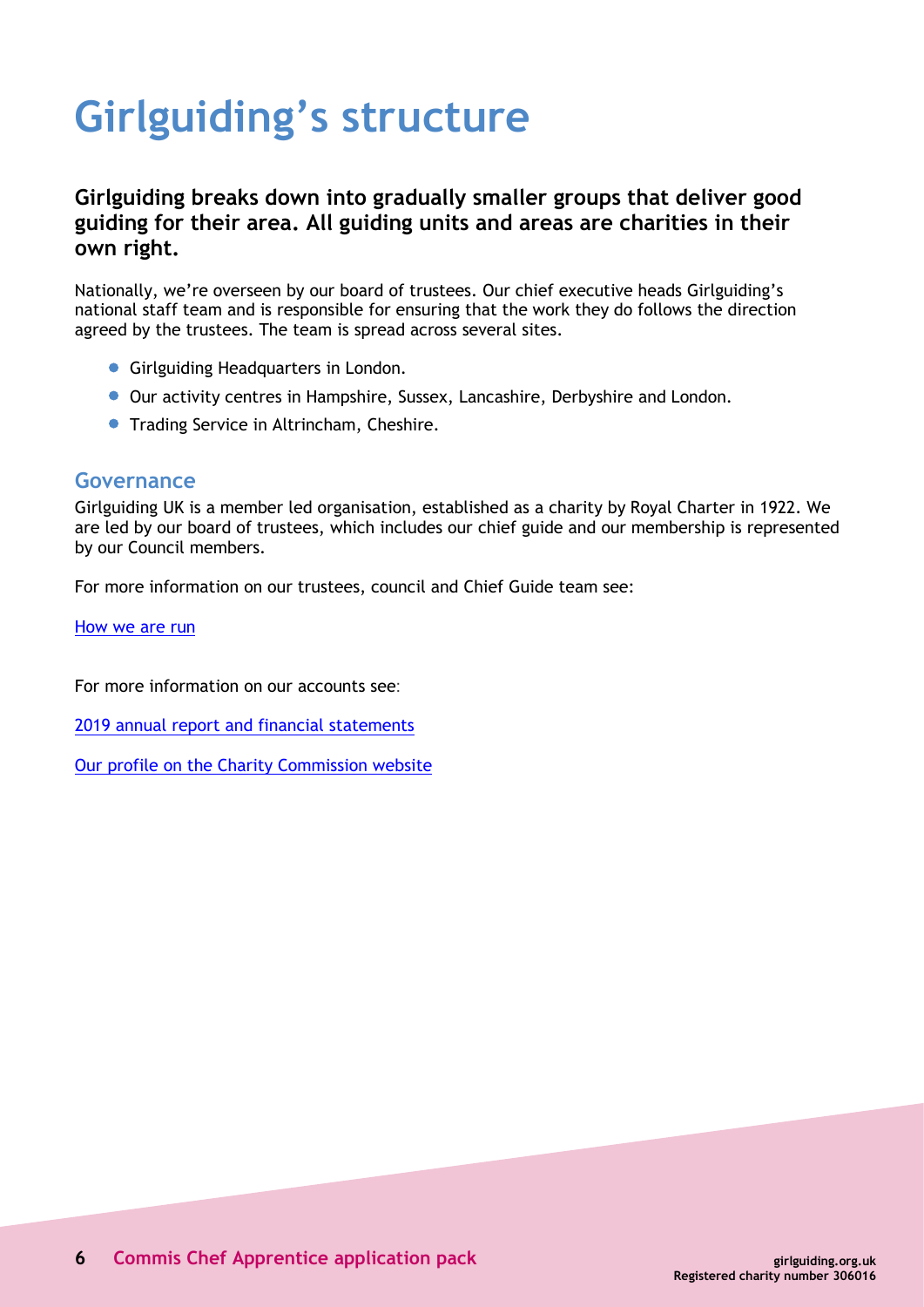## **The role**

### **Overall purpose**

- To assist the Head Chef in the ordering, preparation and cooking of food, in accordance with agreed menus and procedures, providing a first-class dining experience for all guests at the centre.
- To maintain a safe and clean working environment, ensuring safe working practices are followed.
- Whilst undertaking your apprenticeship, you will be working towards a Level 2 Standard Commis Chef Apprenticeship and will be required to complete assignments within set deadlines.

## **Main areas of responsibility**

- To prepare meals in accordance with prescribed recipes and procedures, including all elements of meat, poultry, fish and vegetable dishes, for all guests across the centre.
- To understand allergens and dietary requirements, providing alternative meals to cater for all guests.
- To ensure that high standards of cleanliness and hygiene are consistently maintained, ensuring equipment is clean, safe and meets the relevant Health & Safety standards as minimum.
- To support the Head Chef in carrying out daily Health & Safety procedures such as stock rotation, food checks, temperature testing, opening & closing procedures and maintaining the appropriate records.
- To serve meals in the dining room and ensure a high standard of customer care, being available to answer guest queries regarding dietary needs
- To maintain a high level of personal hygiene and wear appropriate uniform and PPE
- To report any issues or faults to the Head Chef and/or record them in the maintenance book
- To monitor budget spend, ensuring all resources are used cost efficiently and targets are met.
- To understand the correct procedures to store, prepare and cook ingredients, following safe working practices to meet quality and safety standards.
- To attend and participate in any staff trainings and meetings as required

## **Additional information**

- To undertake any other duties that may reasonably be required to fulfil the duties of this post.
- The hours of this post are flexible and vary in line with the business of the centre. As the centre is open 7 days a week, the post holder may be required to work mornings, nights, weekends, and bank holiday.
- If not already completed, the post holder will need to hold a Level 1 qualification in English and Maths, working up to a Level 2.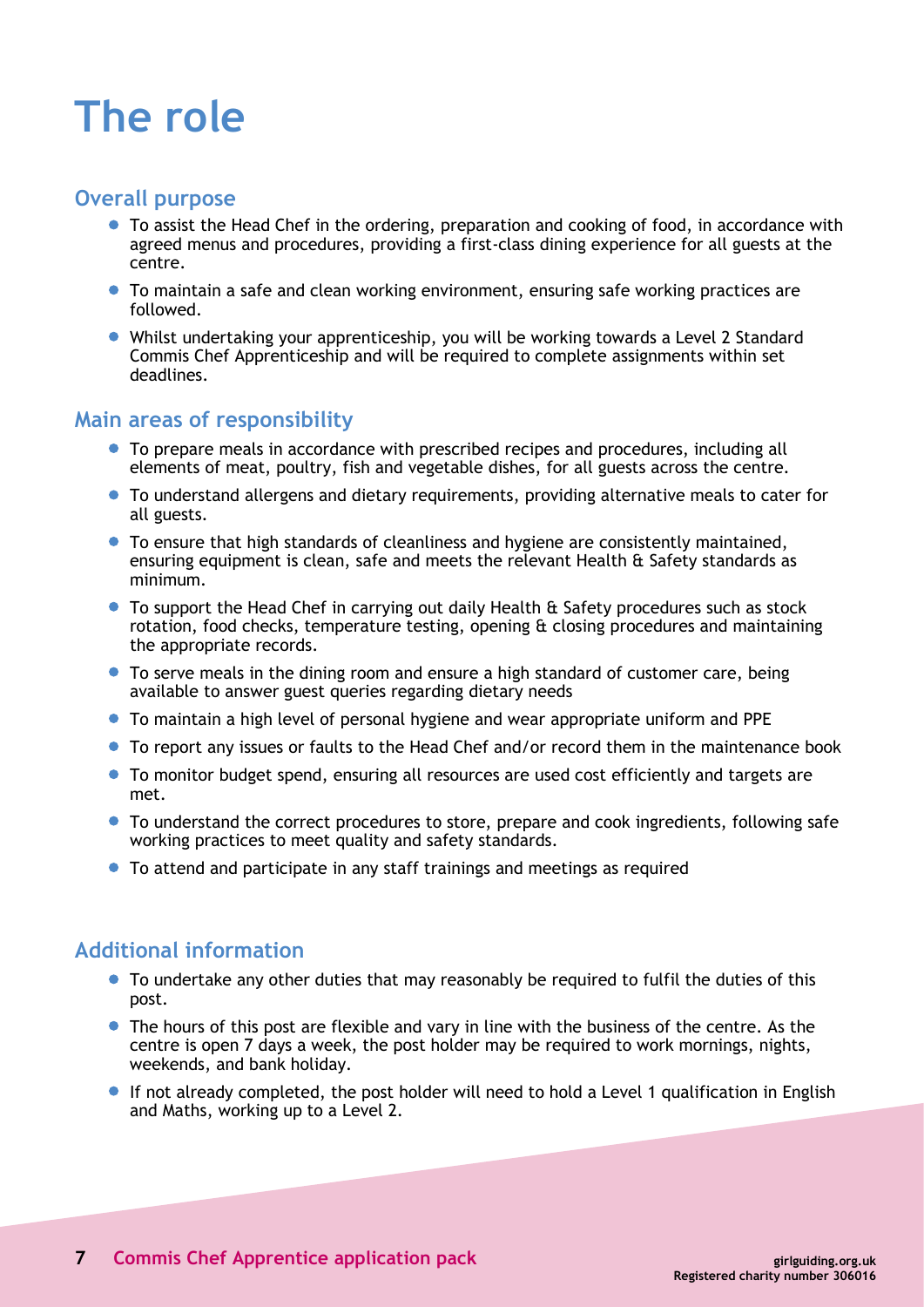## **The person**

| Criteria                                                                                                                                    | Assessment<br>A, I, T | <b>Essential or</b><br><b>Desirable</b> |
|---------------------------------------------------------------------------------------------------------------------------------------------|-----------------------|-----------------------------------------|
| <b>Skills</b>                                                                                                                               |                       |                                         |
| Good verbal and written communication skills                                                                                                | A, I                  | Essential                               |
| Excellent organisational skills                                                                                                             |                       | Essential                               |
| Ability to prioritise workload with supervision                                                                                             | A, I                  | Essential                               |
| Ability to work effectively as part of a team to complete<br>day-to-day tasks                                                               | A, I                  | Essential                               |
| <b>Experience of</b>                                                                                                                        |                       |                                         |
| Experience of catering for guests of all ages                                                                                               | A, I                  | <b>Desirable</b>                        |
| Experience of catering for corporate/professional groups                                                                                    | A, I                  | Desirable                               |
| Experience of catering for large groups                                                                                                     | A, I                  | <b>Desirable</b>                        |
| Knowledge                                                                                                                                   |                       |                                         |
| Good general Health & Safety knowledge, specifically<br>related to safe systems of work, food hygiene and<br>working in a catering facility | A, I                  | Desirable                               |
| Understanding of dietary needs, allergens & related<br>catering options                                                                     | A, I                  | <b>Desirable</b>                        |
| A practical understanding of diversity and inclusion at<br>work                                                                             | A/I                   | Essential                               |
| Level 1 qualification in English & Maths                                                                                                    | A, I                  | Desirable                               |

**\*A = Application Form I = Interview T = Test**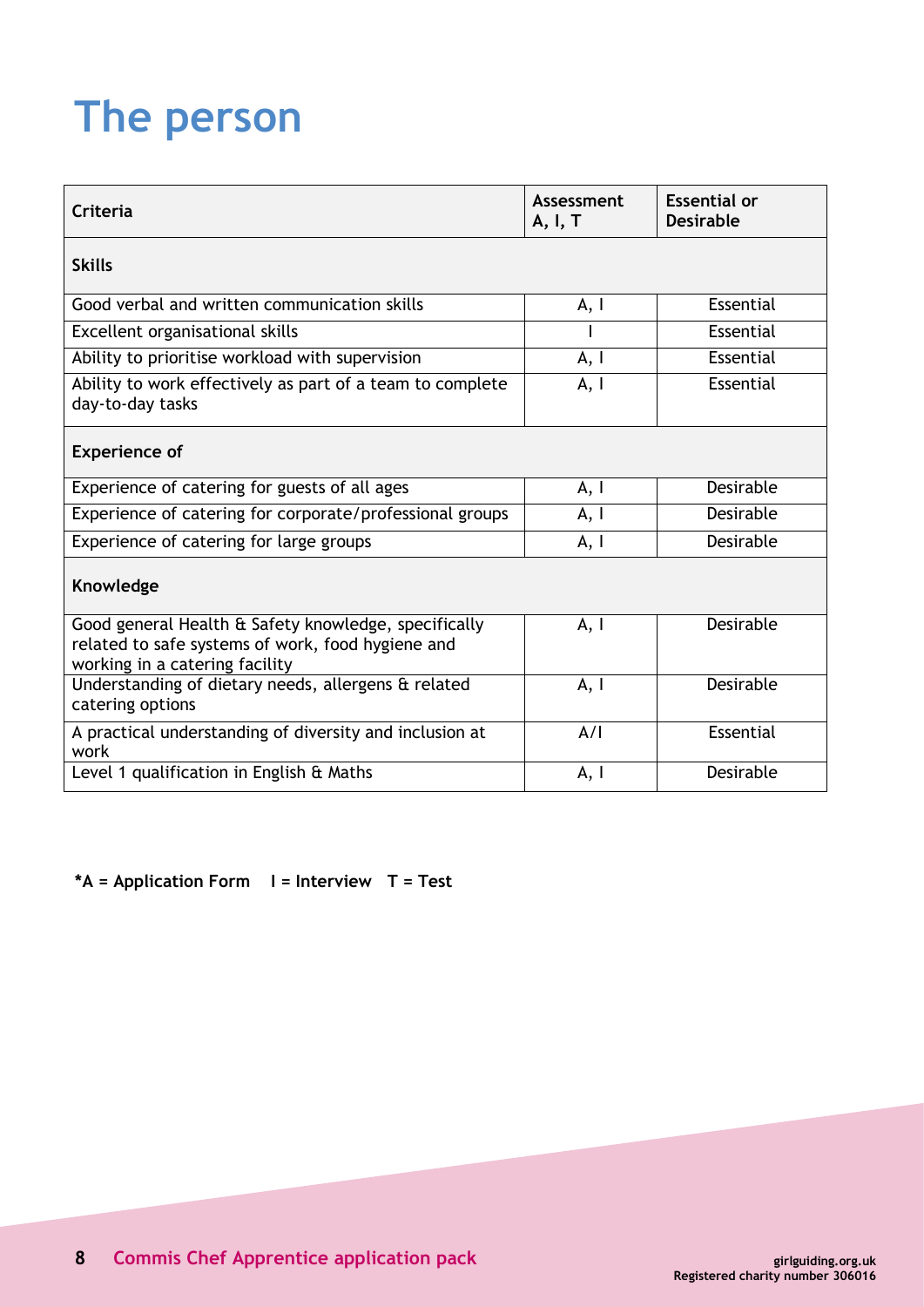## **Employment details**

## **Contract type**

This post is a fixed term contract, 15 months for 30 hours per week. However, the post holder will at times be required to work additional hours – including evenings and weekends – for which time off in lieu (TOIL) will be available.

### **Location**

You'll be based at Foxlease, Clay Hill, Lyndhurst, Hampshire SO43 7DE. Occasionally you may be required to perform your duties from other Girlguiding premises within a reasonable travelling distance of this location. You may be required to travel inside the UK on the business of the charity.

### **Salary**

The salary for the position is £6.83 per hour plus £0.38 per hour location allowance (LA).

### **Holiday entitlement**

25 days of paid holiday per year plus bank holidays. This increases after one year of service to 26 days, and then a further one day for every year of service up to a maximum of 30 days after five years of service. This is pro rata for part time and fixed term employees.

## **Medical and criminal records check**

Upon successful appointment you will be required to complete a confidential occupational health questionnaire so we can consider our ability to make any reasonable adjustments where advised.

In addition, certain roles in Girlguiding are judged as exempt under the Rehabilitation of Offenders Act 1974. Where applicable, you may be subject to a Disclosure & Barring Service (DBS) check by the Disclosure & Barring Service and employment is subject to satisfactory receipt of these.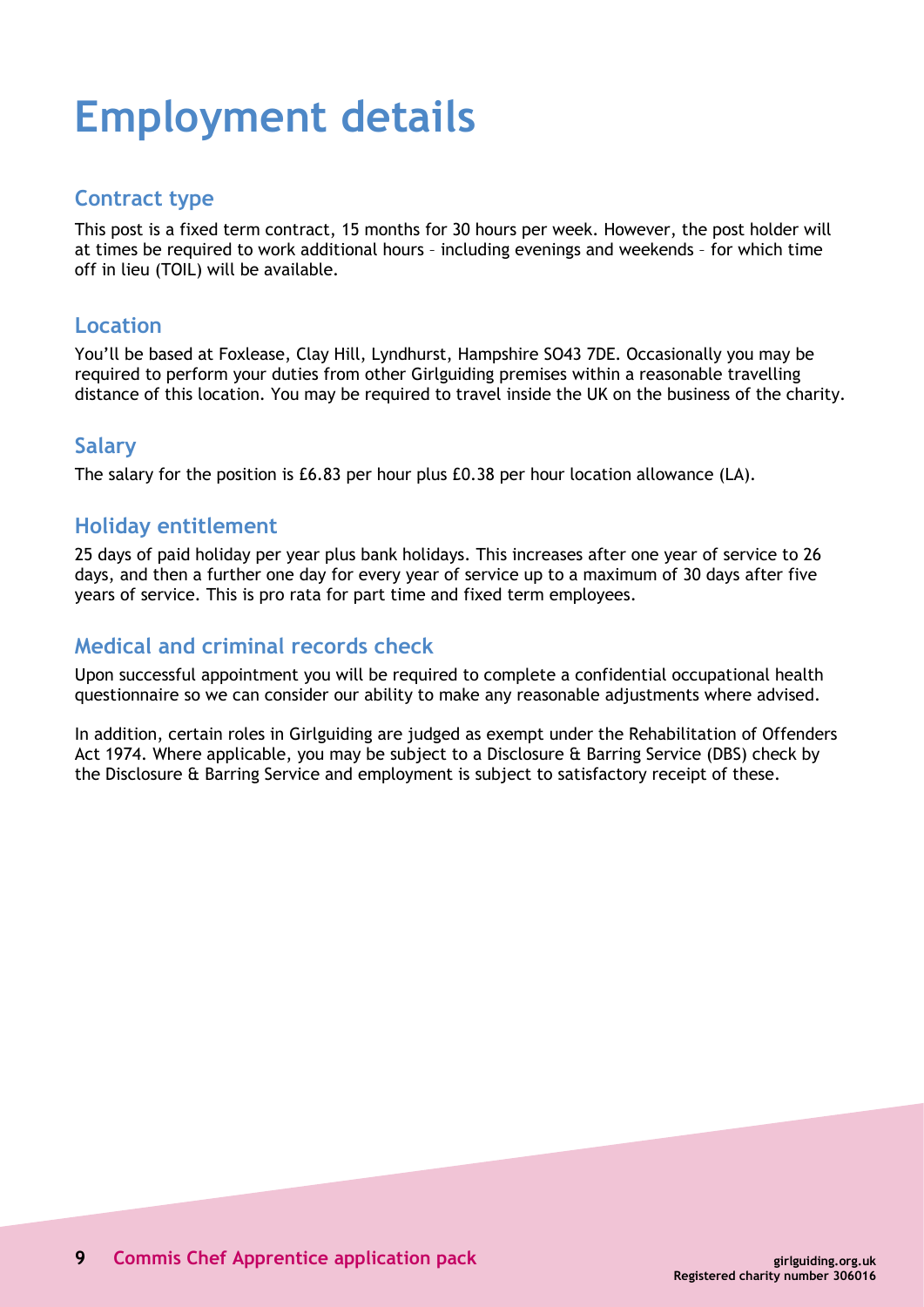## **How we value our people**

### **Family friendly policies**

Our Family Friendly Policy includes maternity, partner / paternity, adoption and shared parental leave and an enhanced maternity scheme.

#### **Pregnancy at work**

We're a member of Tommy's Pregnancy at work. The scheme helps to provide you, as a pregnant employee, and your manager, with the information and support you need to ensure a well-informed working pregnancy.

#### **Flexible Working**

We're committed to supporting you to achieve a good work-life balance and offer a number of flexible working options - wherever we reasonably can.

### **Flexi time**

Flexi time applies where you accrue additional hours to complete pieces of work. Time accrued in one quarter can be taken by the end of the following quarter.

### **Time off in lieu (TOIL)**

TOIL applies where the requirement to work is known, recorded and approved ahead of it occurring e.g. a committee meeting, an event etc. Time accrued in one quarter can be taken by the end of the following quarter.

### **Leave (Holiday)**

Annual leave is 25 days a year and increases by one day for every year of service up to 30 days. You can buy up to five more days' holiday a year through our flexible benefits package.

## **Girlguiding or Other Volunteer Leave**

Choose to take either Girlguiding or other Volunteer leave, or a mix of the two, up to five days in a calendar year.

#### **Career break**

With three years' service you can apply for a career break of between three months and one year.

#### **Pension**

Join our Group Personal Pension scheme when you've been with us three months – you contribute 5%, and we contribute 10%. We'll automatically enrol you into our Workplace Pension Scheme – you contribute 5% and we contribute 3%, and you can switch after three months with us.

#### **Life Assurance**

We provide two times your pensionable salary if you die. If you're in our Group Personal Pension Scheme or the Workplace Pension Scheme, your next of kin receive four times your pensionable salary. Eligibility is while you are employed with us and up to age 70 years.

#### **Interest free season ticket loan**

On completion of probation, you can take out an interest-free season ticket loan up to a maximum of £10,000 a year.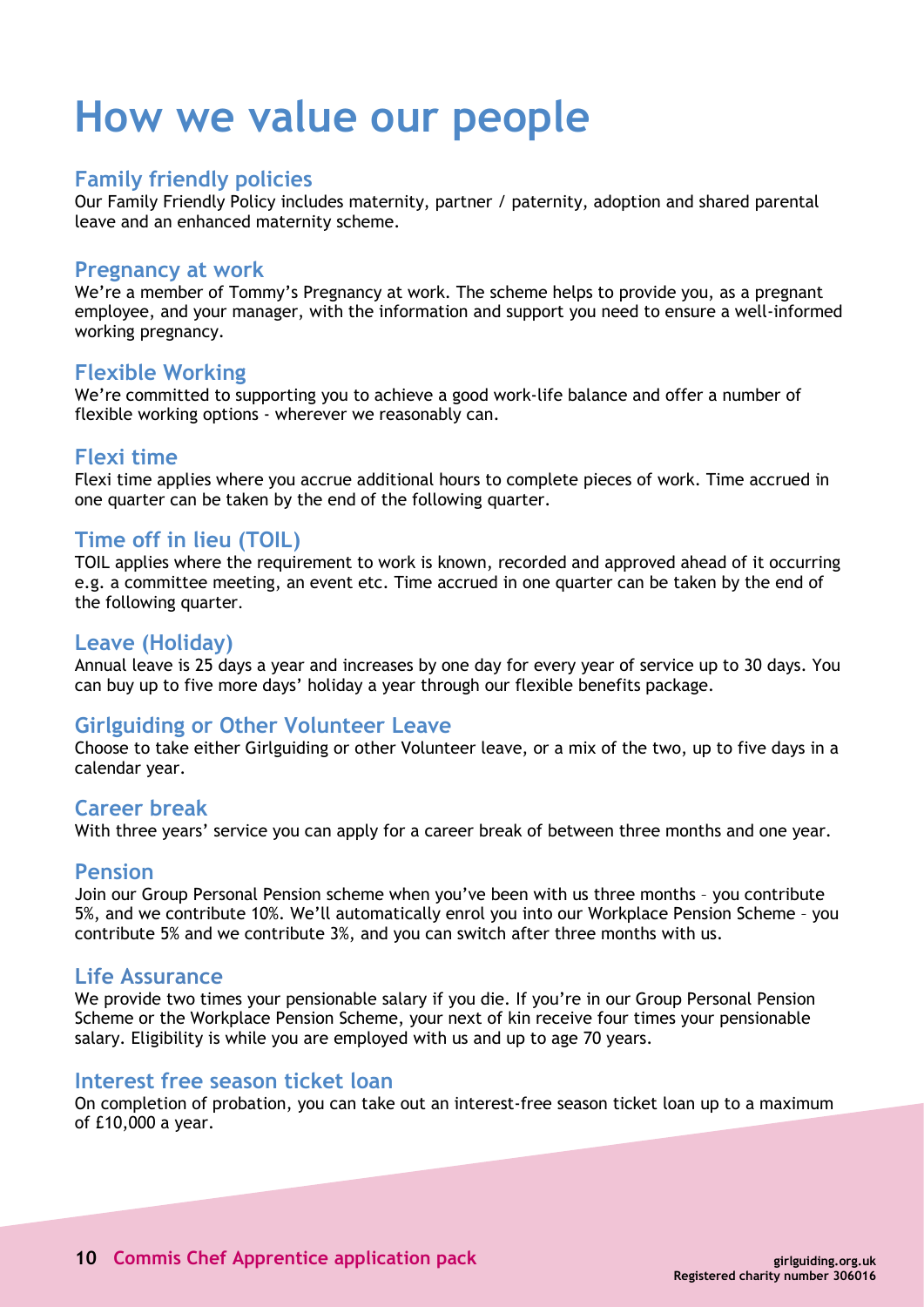## **Cycle to Work scheme**

We offer the opportunity to hire a bike and accessories from a minimum of £100 to a maximum of £1,000.

#### **Assisted study**

We're committed to continual learning and development and recognise that it's essential you have the skills you need to help us achieve our strategic objectives.

### **Professional subscriptions**

On completion of probation, you can apply for reimbursement for one annual professional subscription relevant to your role.

#### **Employee Assistance Programme (EAP)**

Our EAP is free and confidential, offering independent help, information and guidance to you and your immediate family 24/7. It also offers up to eight counselling sessions.

#### **Healthcare**

You'll be able to participate in an employer paid Healthcare Cash Plan. The plan provides cash to part cover costs of medical, dental and optical care.

#### **Flu vaccination**

We offer an annual flu vaccination to all staff.

#### **Eyesight tests**

On completion of probation, and where you regularly use a laptop for work, you're eligible for a free eyesight exam every two years. And we'll contribute £55 towards spectacles.

#### **Gym discounts**

Discounts offered at over 3000 gyms, health clubs, leisure centres, and yoga studios.

#### **Retail discounts**

You get a 10% discount on goods at our Girlguiding shop, and 20% discount at our training and activity centres; along with a range of retail, entertainment, and other discounts.

#### **Flexible benefits**

We recognise that a diverse workforce means that some benefits appeal more to some staff than to others, and so we've introduced a degree of flexibility on individual choice of benefits. You'll have quick and easy access to benefits via an app.

#### **Salary exchange**

We're extending salary exchange across more of our benefits and you'll be able to benefit from the tax savings.

#### **Contractual status of our benefits**

Benefits do not form part of the contract of employment and are subject to change at the discretion of the organisation.